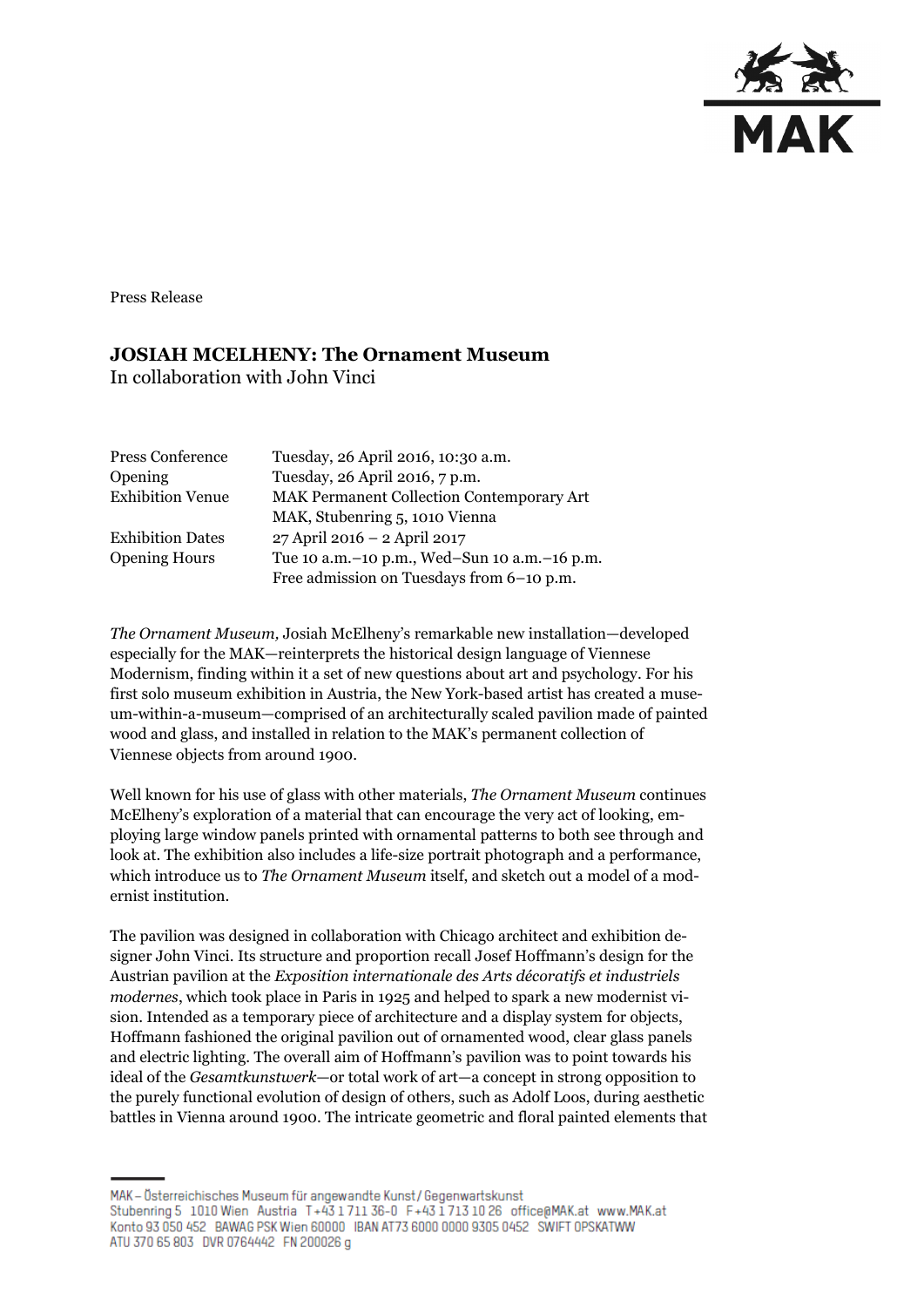

adorned Hoffmann's construction were diametrically opposed to the language of industrial materials put forth by many of the other national pavilions.

In McElheny's pavilion, visitors are invited to enter and look out through the landscapes created by the ornamental motifs on its windows. The ephemeral structure has a height of three meters and a floor space of six by five meters, and supports over 100 individual glass panels overlaid with seven different ornamental motifs designed by McElheny. Produced in collaboration with a specialized glass school using a traditional silkscreen printing technique, these delicate black drawings attempt to translate a number of Koloman Moser's studies for ornamental form, as in the edition *Flächenschmuck* (Ornament for flat surfaces), published in *Die Quelle*, in 1902. Their ornamental geometry achieves a unique quality by the interplay of graphic shapes and the virtually invisible, shimmering glass surfaces.

The title of the exhibition is borrowed from Paul Scheerbart's poetic fable about an ornament museum, published in the magazine *Die Gegenwart* (Berlin, 1911). While obviously inspired by the intensive debates on the aesthetics and meaning of ornament involving Adolf Loos, Josef Hoffmann, and Koloman Moser as well as the art historian Alois Riegl, the project's dreams are about a different historical confluence as well.

McElheny also hopes to demonstrate a connection to the development of modern psychology in Vienna by Sigmund Freud and others. The ornament of Viennese Modernism was superimposed onto all types of surfaces and media, such as paper, textiles, jewelry, furniture, walls, and architectural elements. As such, it represented the psychology of the society at that time, but it also changed the psychological state of the people inhabiting these almost psychedelic rooms.

The exhibition opens with a text panel, which speaks about the underlying psychology of modern ornament. This language is brought to life through performances in which the actress Susanne Sachsse (Berlin) as the curator of ornament offers visitors individual tours of the pavilion, pointing out the hidden visceral meanings of the patterns.

The performer wears a fantastical dress, a reconstruction of a 1908 design by Emilie Louise Flöge, the dress becoming an animated ornament itself, connecting the performer's body, the architecture and multiple, overlapping forms of ornament. This performative approach reflects McElheny's dynamic ideas about the body's relationship to looking and to objects, as well as his notion that physical perception is a kind of narration.

Josiah McElheny's intensive artistic and theoretical focus on the avant-garde of the early 20th century can be seen in many aspects of his oeuvre and has had a complex influence on his exhibition project at the MAK. Meticulously thought through in terms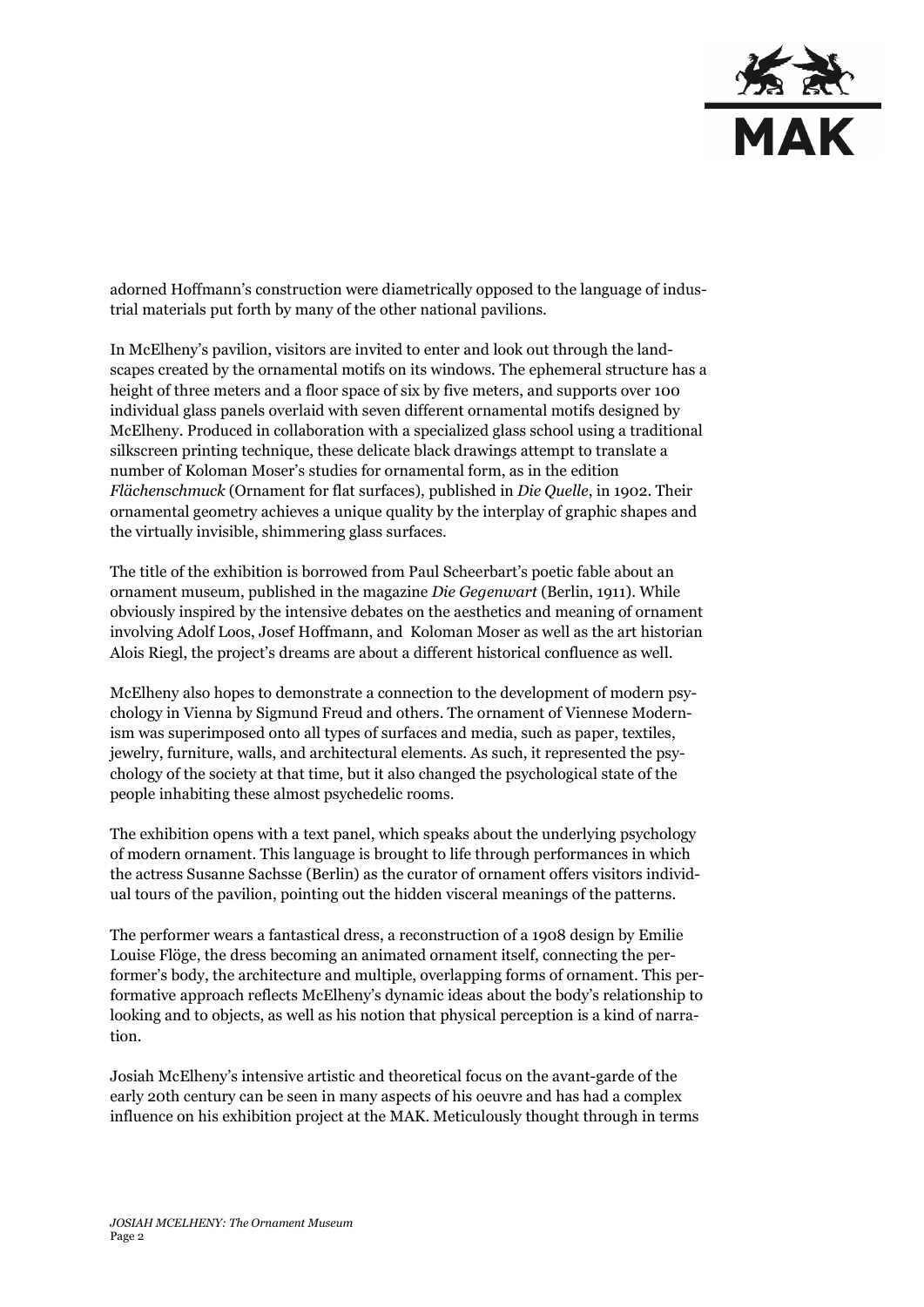

of its craft and its architecture, the exhibition highlights the continuing inspirational force of Viennese Modernism for today's contemporary fine artists.

Press images are available for download at MAK.at/press.